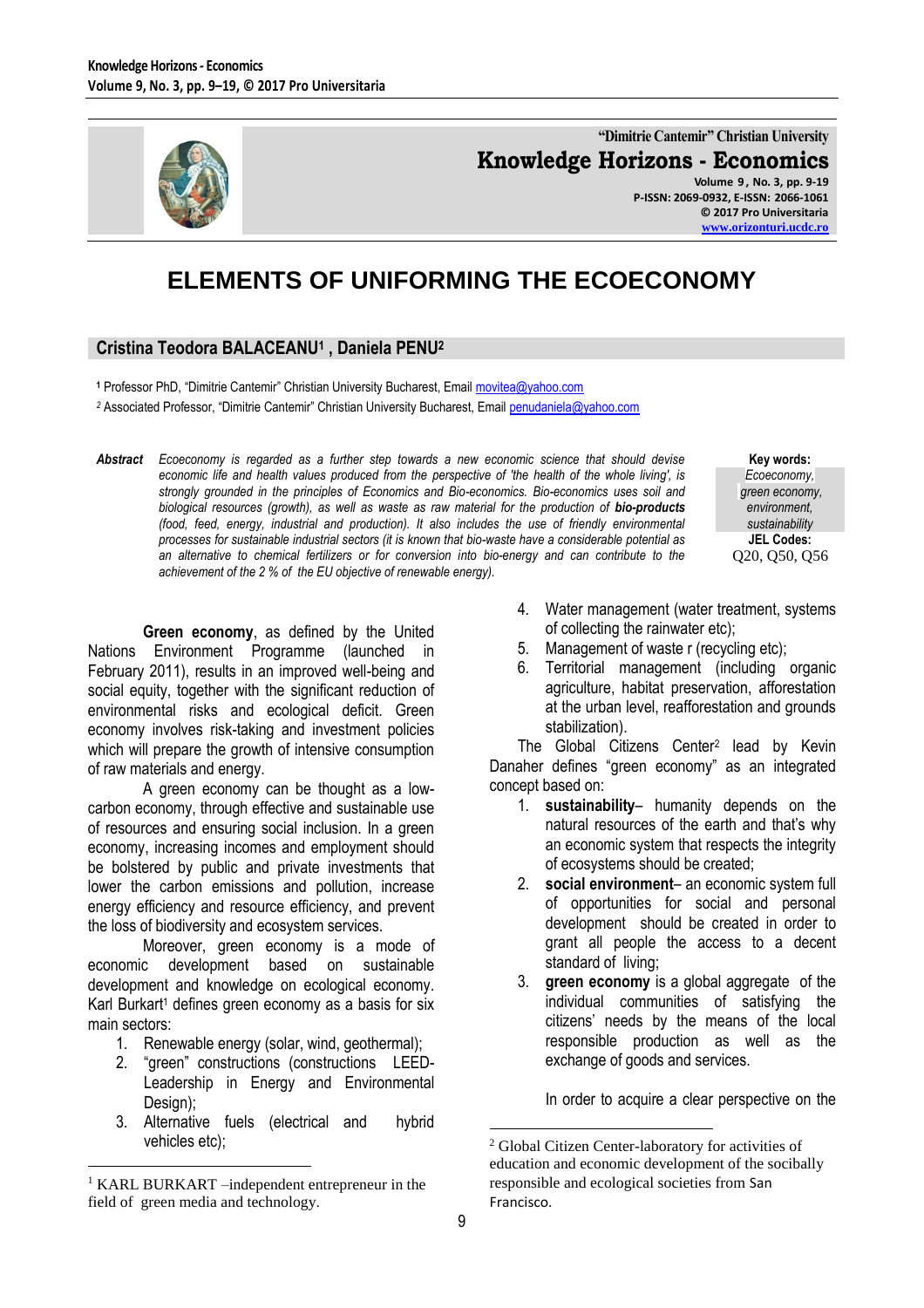modality of assessment and measurement of ecoeconomy at the country level, we have undertaken an analysis of indicators arising from the implementation of sustainable development principles at EU level. At the same time, we have taken into

account the relations of interdependence between education, social environment, resources endowment, capacity of producing energy from renewable sources, and the system of governance.

| $10001.7$ it the barnet time, we have taken into<br><b>Themes/Fields of development</b> | <b>Indicators/Explications</b>                                                                                                                                                                                                                                                                                                                                                                                                                                                                                                                                                                                                                                                                                                                                                                                                                                                                                                                                                                                                 |
|-----------------------------------------------------------------------------------------|--------------------------------------------------------------------------------------------------------------------------------------------------------------------------------------------------------------------------------------------------------------------------------------------------------------------------------------------------------------------------------------------------------------------------------------------------------------------------------------------------------------------------------------------------------------------------------------------------------------------------------------------------------------------------------------------------------------------------------------------------------------------------------------------------------------------------------------------------------------------------------------------------------------------------------------------------------------------------------------------------------------------------------|
| Social-economic development<br>1.                                                       | Real GDP per capita, Euro per person<br>GDP includes goods and services produced by the<br>economic agents of the final resident, over a<br>period of time, usually a year. For the<br>measurement of the rate of growth of real GDP,<br>GDP at current prices is valued at previous year's<br>prices and volume changes are calculated at the<br>level of a reference year; This is called a series<br>concatenate. As a result, the price movements will<br>not increase the growth rate. Real GDP per capita<br>is calculated as the ratio of real GDP and the<br>average population of a given year. It is often used<br>as an indicator for measuring the level of well-<br>being as measured by the real average income of<br>a country. However, it is not a complete measure<br>of economic well-being. For example, GDP does<br>not include unpaid household work. It also does<br>not take into account the negative effects of<br>economic<br>activity,<br>such<br>environmental<br>as<br>degradation. <sup>3</sup> |
| <b>Economic development</b>                                                             |                                                                                                                                                                                                                                                                                                                                                                                                                                                                                                                                                                                                                                                                                                                                                                                                                                                                                                                                                                                                                                |
| Investments on institutional sectors                                                    | Dispersive GDP per capita                                                                                                                                                                                                                                                                                                                                                                                                                                                                                                                                                                                                                                                                                                                                                                                                                                                                                                                                                                                                      |
| Available real gross income of the households per capita                                | Net National Income<br>Rate of household savings                                                                                                                                                                                                                                                                                                                                                                                                                                                                                                                                                                                                                                                                                                                                                                                                                                                                                                                                                                               |
| Innovation, competitiveness and eco-efficiency                                          |                                                                                                                                                                                                                                                                                                                                                                                                                                                                                                                                                                                                                                                                                                                                                                                                                                                                                                                                                                                                                                |
| Real rate of increase and labour productivity per hour                                  | Indexes of eco-efficiency<br>C&D Total expenses<br>Turnover in innovation                                                                                                                                                                                                                                                                                                                                                                                                                                                                                                                                                                                                                                                                                                                                                                                                                                                                                                                                                      |
|                                                                                         | Energetic intensity of the economy - gross<br>internal consumption of energy divided by<br>GDP (equivalent petrol kilogram in 1 000<br>EUR). This indicator is the ratio of gross<br>domestic energy consumption and the gross<br>domestic product (GDP) for a given calendar<br>year. It measures the energy consumption of<br>an economy and the level of energy efficiency.<br>Gross inland consumption of energy is<br>calculated as the sum of gross domestic<br>consumption by the five types of energy: coal,<br>electricity, oil, natural gas and renewable<br>energy sources.<br>GDP has year 2010 as a basis of reference.<br>The energy intensity ratio is determined by<br>dividing the gross domestic consumption to<br>GDP.<br>Whereas<br>gross<br>the<br>domestic<br>consumption is measured in kilos (kilogram of                                                                                                                                                                                              |

<sup>&</sup>lt;sup>3</sup>[http://ec.europa.eu/eurostat/tgm/web/table/description.jsp,](http://ec.europa.eu/eurostat/tgm/web/table/description.jsp) Code: tsdec100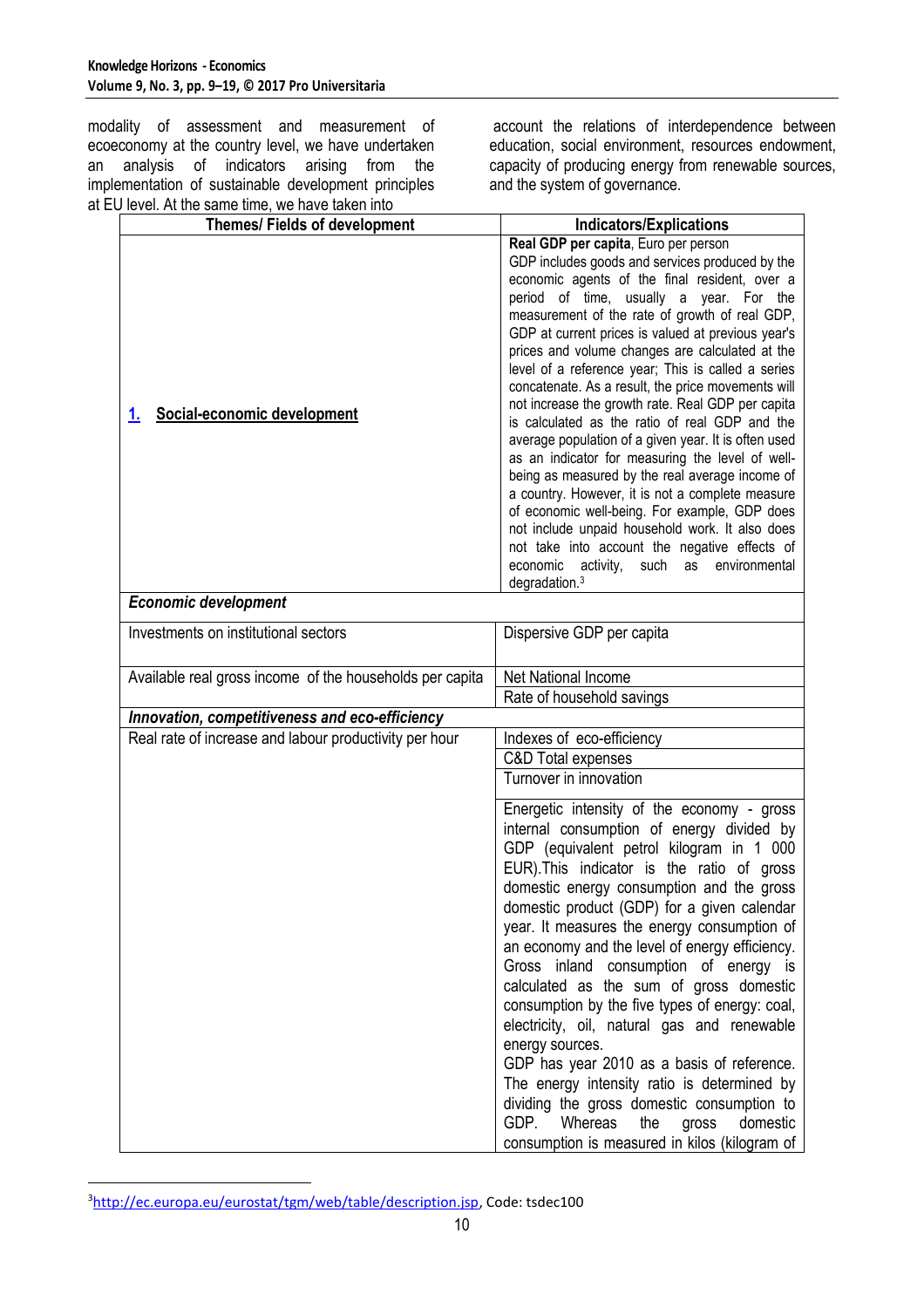|                                                                                                       | oil equivalent) and the GDP to 1 000 euros<br>invested, this ratio is measured in kilos per 1<br>000 euro. <sup>4</sup>                                                                                                                                                                                                                                                                                                                                                                                                                                                                                                                                                                                                                                                                                                                                                                                                                                                                                                                                                                                                                                                                                                                                                                                             |  |
|-------------------------------------------------------------------------------------------------------|---------------------------------------------------------------------------------------------------------------------------------------------------------------------------------------------------------------------------------------------------------------------------------------------------------------------------------------------------------------------------------------------------------------------------------------------------------------------------------------------------------------------------------------------------------------------------------------------------------------------------------------------------------------------------------------------------------------------------------------------------------------------------------------------------------------------------------------------------------------------------------------------------------------------------------------------------------------------------------------------------------------------------------------------------------------------------------------------------------------------------------------------------------------------------------------------------------------------------------------------------------------------------------------------------------------------|--|
| <b>Employment</b>                                                                                     |                                                                                                                                                                                                                                                                                                                                                                                                                                                                                                                                                                                                                                                                                                                                                                                                                                                                                                                                                                                                                                                                                                                                                                                                                                                                                                                     |  |
| Employment rate                                                                                       | Employment rate, considering the education<br>level                                                                                                                                                                                                                                                                                                                                                                                                                                                                                                                                                                                                                                                                                                                                                                                                                                                                                                                                                                                                                                                                                                                                                                                                                                                                 |  |
|                                                                                                       | Dispersive regional occupancy rate, by<br>gender                                                                                                                                                                                                                                                                                                                                                                                                                                                                                                                                                                                                                                                                                                                                                                                                                                                                                                                                                                                                                                                                                                                                                                                                                                                                    |  |
| Young people who do not work are included neither in<br>education nor in training (NEET)              | Employment rate<br>Unitary cost of the nominal labour                                                                                                                                                                                                                                                                                                                                                                                                                                                                                                                                                                                                                                                                                                                                                                                                                                                                                                                                                                                                                                                                                                                                                                                                                                                               |  |
| <b>Production and sustainable consumption</b><br>2 <sub>1</sub><br>Utilization of resources and waste | <b>Productivity of resources</b><br>Resource productivity is GDP (PGDP), divided<br>by the domestic consumption of materials<br>(DMC). DMC measured the total quantity of<br>materials used directly by an economy.<br>It is defined as the annual quantity of raw<br>materials extracted from the national territory<br>of the local economy, adjusted by the balance<br>of incomes in relation to foreign exchange<br>factors (physical imports minus physical<br>exports). It is important to note that the term<br>'consumer', as used in DMC, relate to<br>apparent consumption/current consumption<br>and not the final consumption.<br>DMC does not include upstream flows related<br>to the import and export of raw materials and<br>products outside the local economy. To<br>calculate productivity resources, Eurostat uses<br>GDP expressed in EURO units either in<br>concatenated volume '(with reference year<br>2010 exchange rates) or in PPC units<br>(purchasing power parity).<br>Therefore, the indicator is expressed as: (i)) in<br>euro/kg, to compare the changes from a<br>country in time; II) in PPC per kg, in order to<br>compare different countries in a given year, is<br>calculated as an index for the year 2010, when<br>comparing countries in different years <sup>5</sup> . |  |
|                                                                                                       |                                                                                                                                                                                                                                                                                                                                                                                                                                                                                                                                                                                                                                                                                                                                                                                                                                                                                                                                                                                                                                                                                                                                                                                                                                                                                                                     |  |
| Generating waste, exception making the major mineral<br>waste                                         | domestic<br>Components<br>οf<br>material<br>the<br>consumption<br>Domestic material consumption, by material<br>types<br>Generating municipal and treatment waste,                                                                                                                                                                                                                                                                                                                                                                                                                                                                                                                                                                                                                                                                                                                                                                                                                                                                                                                                                                                                                                                                                                                                                  |  |
|                                                                                                       | depending on the type of treatment<br>Generation of hazardous waste, of economic<br>activity<br>Emissions of sulphur oxides (SOx), by sector<br>source                                                                                                                                                                                                                                                                                                                                                                                                                                                                                                                                                                                                                                                                                                                                                                                                                                                                                                                                                                                                                                                                                                                                                              |  |
|                                                                                                       | Emissions of nitrogen oxides (NOx), by sector                                                                                                                                                                                                                                                                                                                                                                                                                                                                                                                                                                                                                                                                                                                                                                                                                                                                                                                                                                                                                                                                                                                                                                                                                                                                       |  |

<sup>4</sup>[http://ec.europa.eu/eurostat/tgm/web/table/description.jsp,](http://ec.europa.eu/eurostat/tgm/web/table/description.jsp) Code sdec360 <sup>5</sup>[http://ec.europa.eu/eurostat/tgm/web/table/description.jsp,](http://ec.europa.eu/eurostat/tgm/web/table/description.jsp) Code: tsdpc100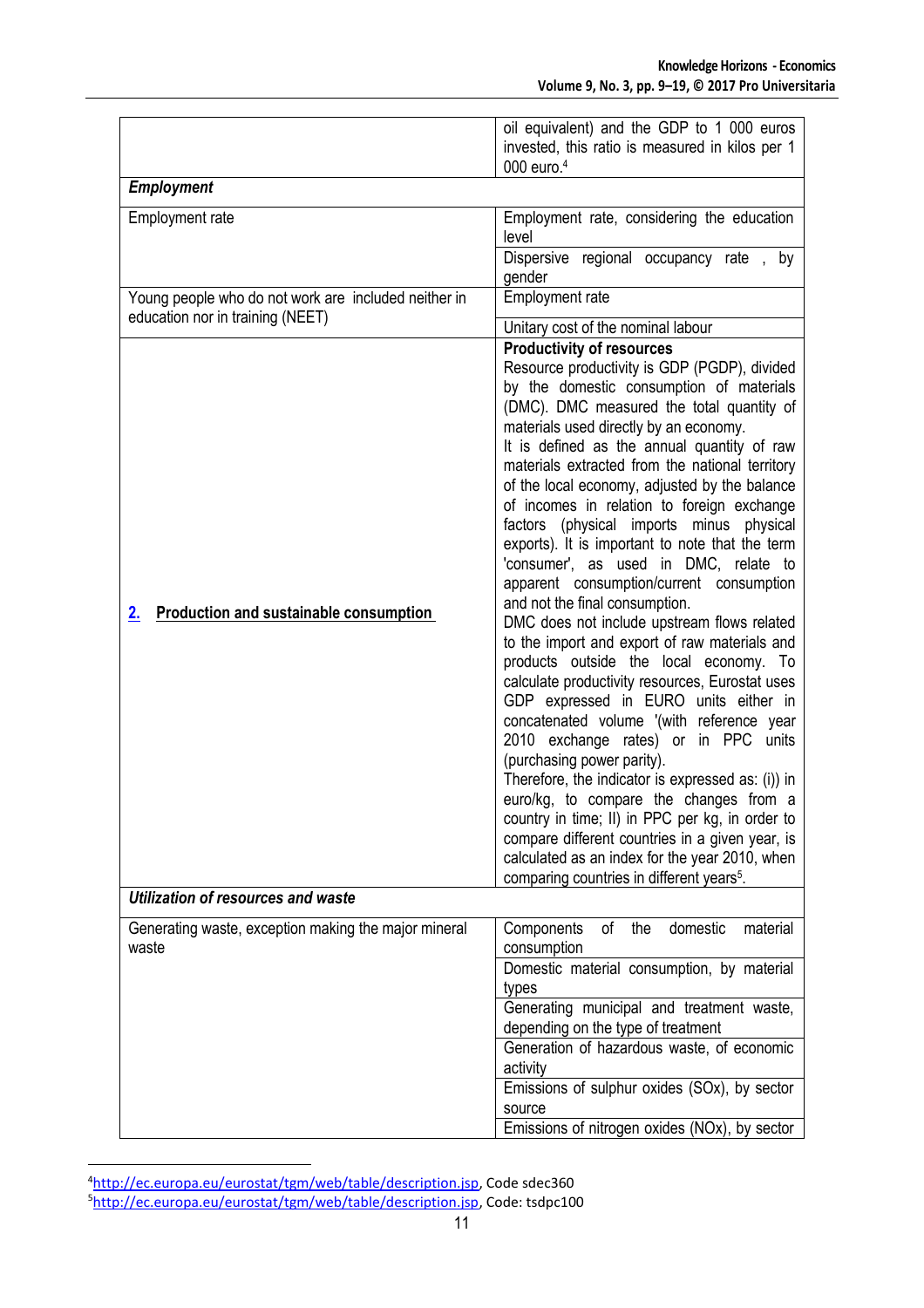|                                                | source                                                                                             |
|------------------------------------------------|----------------------------------------------------------------------------------------------------|
|                                                | Emissions of non- methane volatile organic<br>compounds (COVNM), by sector source                  |
|                                                | Emissions de ammonia(NH3), by sector                                                               |
|                                                | source                                                                                             |
| <b>Models of consumptions</b>                  |                                                                                                    |
| Consumption of electrical energy in households | Final energy consumption by sector                                                                 |
|                                                | Motorization rate                                                                                  |
| <b>Models of production</b>                    |                                                                                                    |
| Organisations and websites registered with the | Organic labelling licence                                                                          |
| environment and audit management               | Area in accordance with agri-environment                                                           |
| (eco-management and audit scheme-EMAS)         | commitment                                                                                         |
|                                                | The area included in the organic agriculture                                                       |
| <b>Social inclusion</b>                        | Livestock density index<br>People at risk of poverty or social                                     |
| <u>3.</u>                                      | exclusion-the 1000 inhabitants                                                                     |
|                                                | Europe 2020 strategy<br>promotes<br>social                                                         |
|                                                | inclusion, in particular<br>through poverty                                                        |
|                                                | reduction, in order to decrease at least by 20                                                     |
|                                                | million people the number of people with a                                                         |
|                                                | high risk of poverty and social exclusion. This                                                    |
|                                                | index corresponds to the sum of the people                                                         |
|                                                | who are at risk of poverty or severely lacking in<br>resources or living in households with higher |
|                                                | incidence in the labour market was very low.                                                       |
|                                                | Persons are counted only once, even if they                                                        |
|                                                | are present in several sub-indexes. People at                                                      |
|                                                | risk of poverty are persons with an equivalent                                                     |
|                                                | income below the risk of poverty, which is set                                                     |
|                                                | at 60% of the national average equivalent                                                          |
|                                                | income (after social transfers).                                                                   |
|                                                | Material<br>shortages<br>relate<br>to<br>economic                                                  |
|                                                | constraints<br>generated<br>by<br>limiting<br>the                                                  |
|                                                | consumption of durable goods.                                                                      |
|                                                | Persons seriously affected the lack of material<br>resources are those people who are facing       |
|                                                | major difficulties in at least 4 of 9 deprivation:                                                 |
|                                                | they cannot afford) to pay rent or utility bills, II)                                              |
|                                                | to keep home adequately warm, III) face with                                                       |
|                                                | unexpected expenses, IV) to eat meat, fish or                                                      |
|                                                | a protein equivalent every second day, V) a                                                        |
|                                                | week's holiday away from home, VI) a car, VII)                                                     |
|                                                | a washing machine, VIII) color tv, or ix) phone.                                                   |
|                                                | People living in households with very low                                                          |
|                                                | incidence in the labour market are ones aged                                                       |
|                                                | 0-59 who are living in households where adults<br>(aged 18-59 years old) work with 20% or less     |
|                                                | of their total potential work over the past year <sup>6</sup> .                                    |
|                                                | Persons exposed to the poverty risk or                                                             |
|                                                | social exclusion - %                                                                               |
|                                                | The data are expressed in % of the total                                                           |
|                                                | population and are changed every three years.                                                      |

 $\overline{a}$ <sup>6</sup>[http://ec.europa.eu/eurostat/tgm/web/table/description.jsp,](http://ec.europa.eu/eurostat/tgm/web/table/description.jsp) Code: t2020\_50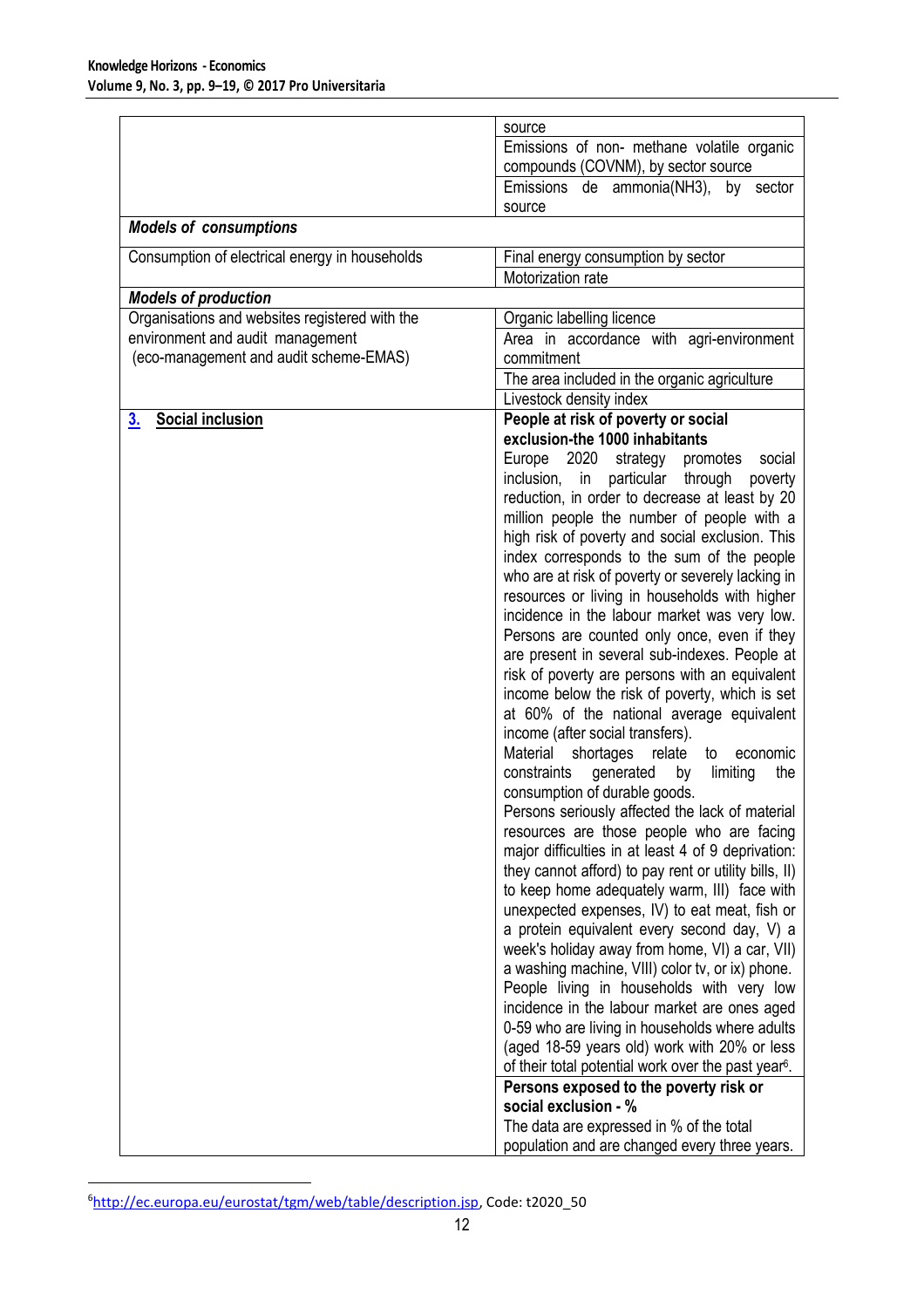|                                                                               | People at risk of poverty or social<br>exclusion-% per 1 000 persons                                                                                                                                                                                                                                                                                                                                                                                                                                                                                                                                                                                                                   |
|-------------------------------------------------------------------------------|----------------------------------------------------------------------------------------------------------------------------------------------------------------------------------------------------------------------------------------------------------------------------------------------------------------------------------------------------------------------------------------------------------------------------------------------------------------------------------------------------------------------------------------------------------------------------------------------------------------------------------------------------------------------------------------|
| Shortage of financial resources and living conditions                         |                                                                                                                                                                                                                                                                                                                                                                                                                                                                                                                                                                                                                                                                                        |
| Persons exposed to the poverty risk, after social transfers                   | Persistence-at- the poverty risk                                                                                                                                                                                                                                                                                                                                                                                                                                                                                                                                                                                                                                                       |
|                                                                               | The average lag time regarding the risk of                                                                                                                                                                                                                                                                                                                                                                                                                                                                                                                                                                                                                                             |
|                                                                               | poverty                                                                                                                                                                                                                                                                                                                                                                                                                                                                                                                                                                                                                                                                                |
| People seriously deprived of financial possibilities                          | Inequality of income distribution                                                                                                                                                                                                                                                                                                                                                                                                                                                                                                                                                                                                                                                      |
| Access to the labour market y                                                 |                                                                                                                                                                                                                                                                                                                                                                                                                                                                                                                                                                                                                                                                                        |
| People living in households with very low work intensity                      | Risk of poverty for those persons who<br>laugh<br>A disposable income below the risk-of-poverty<br>equated, which is set at 60 of the national<br>average equivalent income (after social<br>transfers).                                                                                                                                                                                                                                                                                                                                                                                                                                                                               |
|                                                                               | Unemployment rate on long-term                                                                                                                                                                                                                                                                                                                                                                                                                                                                                                                                                                                                                                                         |
|                                                                               | Gap between women and men in terms of<br>gross salary                                                                                                                                                                                                                                                                                                                                                                                                                                                                                                                                                                                                                                  |
| <b>Education</b>                                                              |                                                                                                                                                                                                                                                                                                                                                                                                                                                                                                                                                                                                                                                                                        |
| Persons who abandon early education and training                              | Poverty risk rate<br>Gap between women and men in terms of<br>salary in raw form<br>The level of secondary education, by age                                                                                                                                                                                                                                                                                                                                                                                                                                                                                                                                                           |
| Level of tertiary education on gender, age groups 30-34                       | Lifelong learning                                                                                                                                                                                                                                                                                                                                                                                                                                                                                                                                                                                                                                                                      |
|                                                                               | Low-performance concerning ability of reading<br>students                                                                                                                                                                                                                                                                                                                                                                                                                                                                                                                                                                                                                              |
|                                                                               | Individual IT skills                                                                                                                                                                                                                                                                                                                                                                                                                                                                                                                                                                                                                                                                   |
| <b>Demographical changes</b><br>4.                                            | Internet use at the individual level<br><b>Employment rate for seniors</b>                                                                                                                                                                                                                                                                                                                                                                                                                                                                                                                                                                                                             |
|                                                                               | Employment rate of older workers is calculated<br>by dividing the number of employed persons<br>and the age of 55 and 64 years of age in the<br>total population of the same age group. The<br>indicator is based on the survey of the labour<br>force in the EU. The survey includes<br>population from private<br>households and<br>excludes<br>population<br>collective<br>the<br>in<br>households such as boarding houses, halls of<br>residence and hospitals. Population consists of<br>those persons who during the reference week<br>did any work for pay or profit for at least one<br>hour, or were not working, or they had jobs<br>from which they were temporarily absent |
| Demography                                                                    |                                                                                                                                                                                                                                                                                                                                                                                                                                                                                                                                                                                                                                                                                        |
| Number of years of healthy life and life expectancy at 65<br>years, by gender | Total fertility rate                                                                                                                                                                                                                                                                                                                                                                                                                                                                                                                                                                                                                                                                   |
| Gross rate of total population change                                         | Gross rate of net migration (plus adjustment)                                                                                                                                                                                                                                                                                                                                                                                                                                                                                                                                                                                                                                          |
| Adjusting the income by age                                                   |                                                                                                                                                                                                                                                                                                                                                                                                                                                                                                                                                                                                                                                                                        |
| Aggregated rate of replacement                                                |                                                                                                                                                                                                                                                                                                                                                                                                                                                                                                                                                                                                                                                                                        |
| <b>Sustenability of public finance</b>                                        |                                                                                                                                                                                                                                                                                                                                                                                                                                                                                                                                                                                                                                                                                        |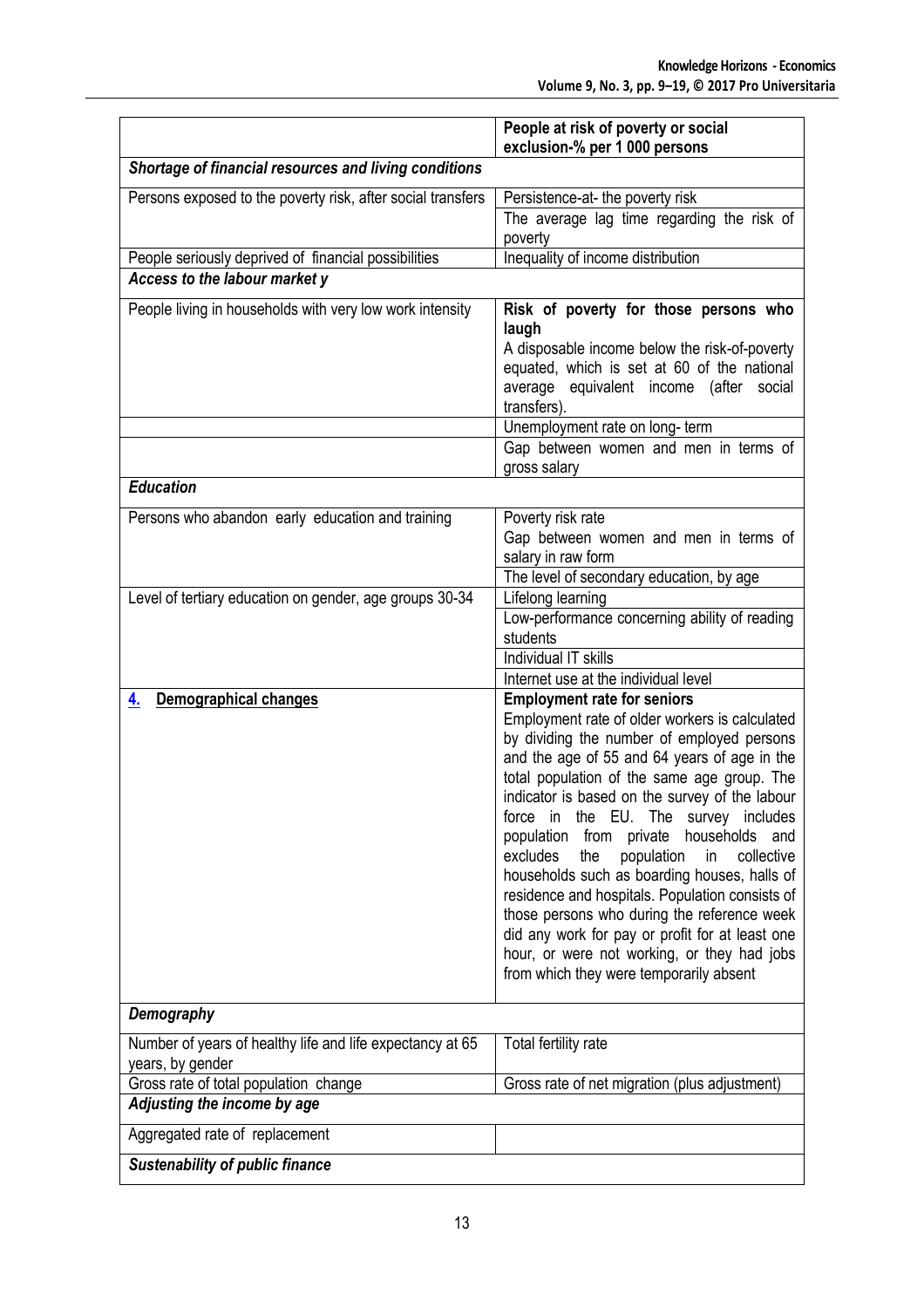| Gross public debt                                      | Length of professional life                                                                                                                                                                                                                                                                                                                                                                                                                                                                                                                                                                                                                                                                                                                                                                                                                                                                                                 |
|--------------------------------------------------------|-----------------------------------------------------------------------------------------------------------------------------------------------------------------------------------------------------------------------------------------------------------------------------------------------------------------------------------------------------------------------------------------------------------------------------------------------------------------------------------------------------------------------------------------------------------------------------------------------------------------------------------------------------------------------------------------------------------------------------------------------------------------------------------------------------------------------------------------------------------------------------------------------------------------------------|
| <b>Public health</b><br>5.                             | Number of healthy life and birt life<br>expectancy, by gender                                                                                                                                                                                                                                                                                                                                                                                                                                                                                                                                                                                                                                                                                                                                                                                                                                                               |
|                                                        | The healthy life years indicator (HLY) at<br>birth shall be measured by the number of<br>years that a person at birth is expected to<br>live in a healthy condition. HLY is an<br>indicator that shows the hope of health<br>and mortality and combines information on<br>morbidity.<br>The requested data are age-specific<br>prevalence (ratio) of the population in<br>healthy and unhealthy conditions and<br>mortality age-specific information. A good<br>health is defined by the absence of<br>limitations in functioning/disability.<br>The indicator is calculated separately for<br>males and females. The pointer is also<br>disability-free<br>called<br>life<br>expectancy<br>(DFLE). Life expectancy at birth is defined<br>as the average number of years expected<br>to be living one person since the birth, if it<br>is subject for the rest of his/ her life to the<br>current conditions of mortality. |
| <b>Health and inequalities health</b>                  |                                                                                                                                                                                                                                                                                                                                                                                                                                                                                                                                                                                                                                                                                                                                                                                                                                                                                                                             |
| The rate of death due to chronic diseases, by gender   | The rate of suicide death, by age group<br>Auto-reporting for unsatisfied health care<br>needs due to medical services price too high,<br>by five categories of income<br>People who have a disease or a long-term<br>health problem, five categories of income                                                                                                                                                                                                                                                                                                                                                                                                                                                                                                                                                                                                                                                             |
| <b>Health determiners</b>                              |                                                                                                                                                                                                                                                                                                                                                                                                                                                                                                                                                                                                                                                                                                                                                                                                                                                                                                                             |
| Index of toxic chemicals production, by toxicity class | Urban population exposure to air pollution,<br>suspended particulates                                                                                                                                                                                                                                                                                                                                                                                                                                                                                                                                                                                                                                                                                                                                                                                                                                                       |
|                                                        | Urban population exposure to air pollution,<br>ozone layer                                                                                                                                                                                                                                                                                                                                                                                                                                                                                                                                                                                                                                                                                                                                                                                                                                                                  |
|                                                        | The proportion of the population living in<br>households and suffers from noise                                                                                                                                                                                                                                                                                                                                                                                                                                                                                                                                                                                                                                                                                                                                                                                                                                             |
|                                                        | Non-fatal accidents by gender<br>GHG emissions in 1990 - Index (1990 =                                                                                                                                                                                                                                                                                                                                                                                                                                                                                                                                                                                                                                                                                                                                                                                                                                                      |
| <b>Energy and climatic changes</b><br><u>6.</u>        | 100)<br>This indicator shows trends in total emissions<br>of human-caused by economic activities that<br>generate greenhouse gases, as described in<br>the 'Kyoto Protocol'.<br>This protocol/agreement has presented total<br>annual emissions since 1990. Greenhouse<br>gases included in the "Kyoto Protocol" shall<br>mean: carbon dioxide (CO2), methane (CH4),<br>nitrous oxide (N2O), and the so-called<br>fluorinated gases (hydro fluorocarbons, per                                                                                                                                                                                                                                                                                                                                                                                                                                                               |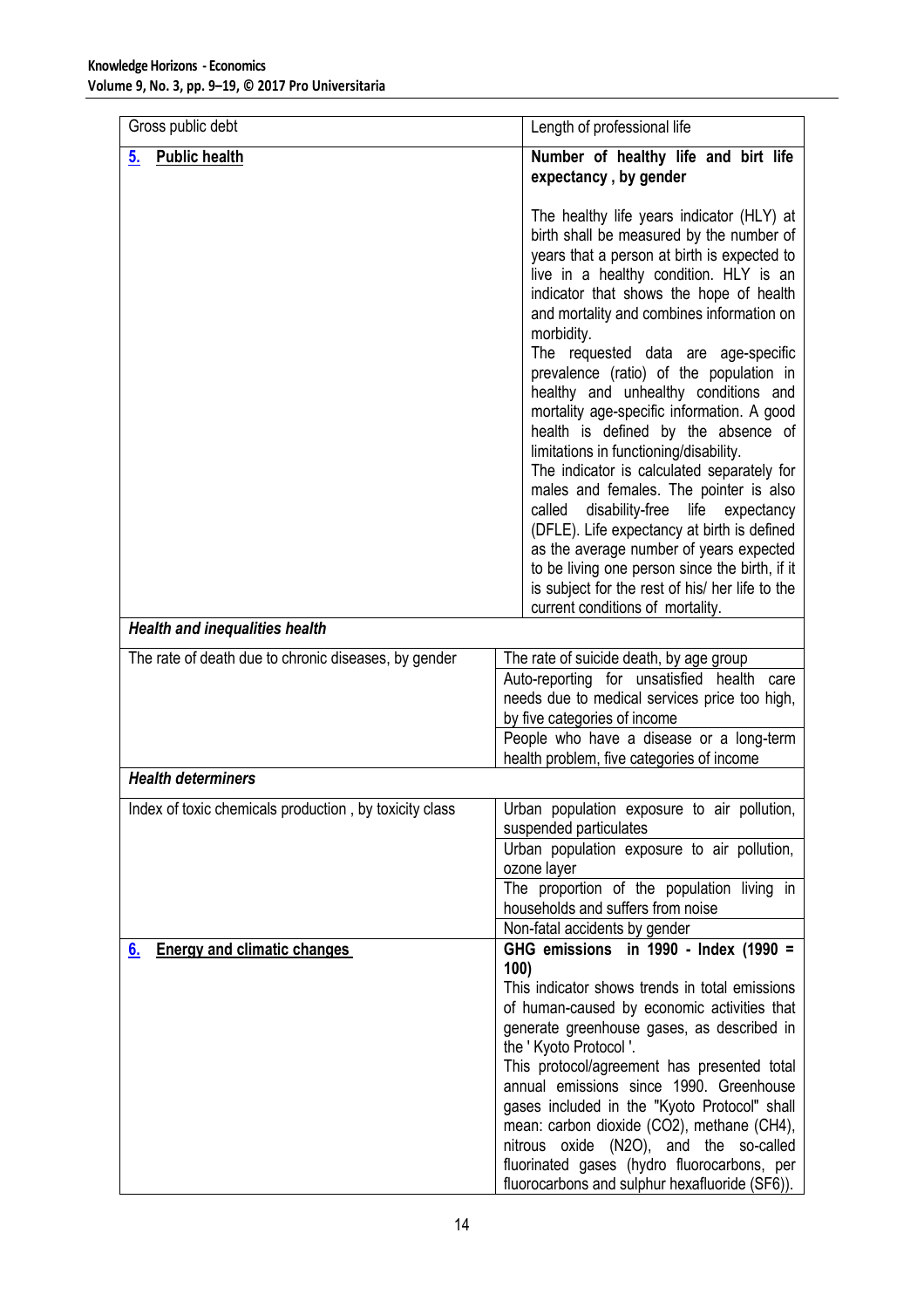|                                                                              | These gases are aggregated into a single unit<br>with the help of specific factors potentially gas<br>global warming (Global warming potential-<br>GWP). Emissions of greenhouse gases are<br>expressed in units of CO equivalent.<br>The indicator does not include emissions and<br>takeovers related to land-use change and<br>forestry land intended purpose (Land use,<br>change and forestry-LULUCF);<br>land-use<br>neither does it include emissions from<br>international maritime transport emissions<br>resulting from aviation times.CO2 emissions<br>resulting from biomass, with energy recovery,<br>are reported as a memorandum item in<br>accordance with the guidelines of the<br>UNFCCC and which are not included in the<br>national reporting of greenhouse gases. The<br>EU as a whole is committed to achieve at least<br>a 20% reduction of greenhouse gas emissions<br>of greenhouse gases by 2020 compared to<br>1990.<br>This objective implies: a reduction in emissions<br>by 21% in the sectors covered by the EU ETS<br>(emissions trading scheme), in comparison<br>with 2005 by 2020; -A reduction of 10<br>emissions in sectors outside the EU ETS. To<br>achieve this global goal of 10%, each Member<br>State has agreed to some limits on emissions<br>of greenhouse gases by specific countries for<br>2020 in relation to 2005 (decision No<br>406/2009/EC). |
|------------------------------------------------------------------------------|-----------------------------------------------------------------------------------------------------------------------------------------------------------------------------------------------------------------------------------------------------------------------------------------------------------------------------------------------------------------------------------------------------------------------------------------------------------------------------------------------------------------------------------------------------------------------------------------------------------------------------------------------------------------------------------------------------------------------------------------------------------------------------------------------------------------------------------------------------------------------------------------------------------------------------------------------------------------------------------------------------------------------------------------------------------------------------------------------------------------------------------------------------------------------------------------------------------------------------------------------------------------------------------------------------------------------------------------------------------------------------------------------------|
|                                                                              | Consumption of primary energy                                                                                                                                                                                                                                                                                                                                                                                                                                                                                                                                                                                                                                                                                                                                                                                                                                                                                                                                                                                                                                                                                                                                                                                                                                                                                                                                                                       |
| <b>Climate changes</b>                                                       |                                                                                                                                                                                                                                                                                                                                                                                                                                                                                                                                                                                                                                                                                                                                                                                                                                                                                                                                                                                                                                                                                                                                                                                                                                                                                                                                                                                                     |
| Emissions of greenhouse gases, by sectors                                    | The intensity of the emission of greenhouse<br>gases of the energy consumption<br>Projections of emissions of greenhouse gases<br>European and global deviation in temperature<br>of surface                                                                                                                                                                                                                                                                                                                                                                                                                                                                                                                                                                                                                                                                                                                                                                                                                                                                                                                                                                                                                                                                                                                                                                                                        |
| <b>Energy</b>                                                                |                                                                                                                                                                                                                                                                                                                                                                                                                                                                                                                                                                                                                                                                                                                                                                                                                                                                                                                                                                                                                                                                                                                                                                                                                                                                                                                                                                                                     |
| Energy dependency                                                            | consumption<br>Gross<br>inland<br>of<br>energy,<br>considering the type of fuel<br>Electricity generated by renewable energy<br>sources                                                                                                                                                                                                                                                                                                                                                                                                                                                                                                                                                                                                                                                                                                                                                                                                                                                                                                                                                                                                                                                                                                                                                                                                                                                             |
| The weight of renewable energies in the final<br>consumption of gross energy | The weight of renewable energy out of the<br>consumption of transport fuel<br>Generation of heat and combined energy                                                                                                                                                                                                                                                                                                                                                                                                                                                                                                                                                                                                                                                                                                                                                                                                                                                                                                                                                                                                                                                                                                                                                                                                                                                                                |
| 7. Sustainable transport                                                     | Consumption of energy for transport in<br>relation with GDP                                                                                                                                                                                                                                                                                                                                                                                                                                                                                                                                                                                                                                                                                                                                                                                                                                                                                                                                                                                                                                                                                                                                                                                                                                                                                                                                         |
|                                                                              | This indicator is defined as the ratio of the<br>energy consumption and GDP (concatenated<br>volumes, at the conversion rates from 2010).<br>The energy consumed by all types of transport<br>(road, rail, domestic and air navigation) are                                                                                                                                                                                                                                                                                                                                                                                                                                                                                                                                                                                                                                                                                                                                                                                                                                                                                                                                                                                                                                                                                                                                                         |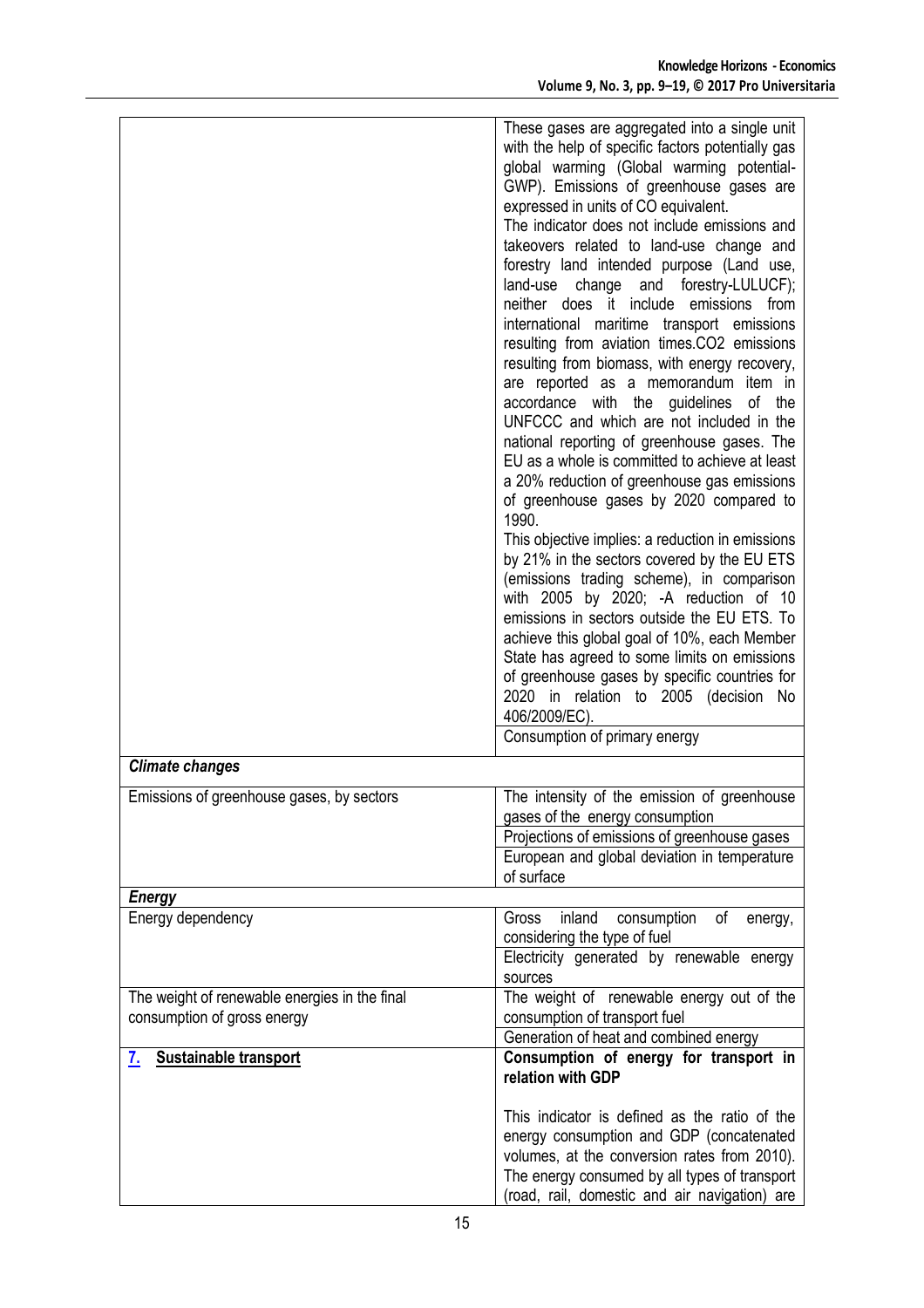|                                                                          | covered, including commercial, transport and<br>public, with the exception of maritime transport<br>and by pipeline.                                                                                                                                                                                                                                                                                                                                                                                                                                                                                                                                                                                                                                                                                                                                                                                                                                                                                                                                                                                                                                                                                                                                                                                                                                                                                      |
|--------------------------------------------------------------------------|-----------------------------------------------------------------------------------------------------------------------------------------------------------------------------------------------------------------------------------------------------------------------------------------------------------------------------------------------------------------------------------------------------------------------------------------------------------------------------------------------------------------------------------------------------------------------------------------------------------------------------------------------------------------------------------------------------------------------------------------------------------------------------------------------------------------------------------------------------------------------------------------------------------------------------------------------------------------------------------------------------------------------------------------------------------------------------------------------------------------------------------------------------------------------------------------------------------------------------------------------------------------------------------------------------------------------------------------------------------------------------------------------------------|
| <b>Transport and mobility</b>                                            |                                                                                                                                                                                                                                                                                                                                                                                                                                                                                                                                                                                                                                                                                                                                                                                                                                                                                                                                                                                                                                                                                                                                                                                                                                                                                                                                                                                                           |
| Passenger transport                                                      | Volume of the commodities transport in<br>relation with GDP                                                                                                                                                                                                                                                                                                                                                                                                                                                                                                                                                                                                                                                                                                                                                                                                                                                                                                                                                                                                                                                                                                                                                                                                                                                                                                                                               |
|                                                                          | Volume of the passengers transport in relation<br>with GDP                                                                                                                                                                                                                                                                                                                                                                                                                                                                                                                                                                                                                                                                                                                                                                                                                                                                                                                                                                                                                                                                                                                                                                                                                                                                                                                                                |
| Commodities transport                                                    | Consumption of energy in accordance with the<br>transport mode                                                                                                                                                                                                                                                                                                                                                                                                                                                                                                                                                                                                                                                                                                                                                                                                                                                                                                                                                                                                                                                                                                                                                                                                                                                                                                                                            |
| Impact of transports                                                     |                                                                                                                                                                                                                                                                                                                                                                                                                                                                                                                                                                                                                                                                                                                                                                                                                                                                                                                                                                                                                                                                                                                                                                                                                                                                                                                                                                                                           |
| Emissions of greenhouse gases regarding the transport<br>mode            | Emissions of nitrogen oxides (NOx) from<br>transport<br>Emissions of suspended particulate from                                                                                                                                                                                                                                                                                                                                                                                                                                                                                                                                                                                                                                                                                                                                                                                                                                                                                                                                                                                                                                                                                                                                                                                                                                                                                                           |
|                                                                          | transport                                                                                                                                                                                                                                                                                                                                                                                                                                                                                                                                                                                                                                                                                                                                                                                                                                                                                                                                                                                                                                                                                                                                                                                                                                                                                                                                                                                                 |
| Persons dead in driving<br>accidents                                     | Medium emissions of CO2 per km generated<br>by new automobiles                                                                                                                                                                                                                                                                                                                                                                                                                                                                                                                                                                                                                                                                                                                                                                                                                                                                                                                                                                                                                                                                                                                                                                                                                                                                                                                                            |
| <b>Natural resources</b><br><u>8.</u>                                    | Index of the ordinary birds                                                                                                                                                                                                                                                                                                                                                                                                                                                                                                                                                                                                                                                                                                                                                                                                                                                                                                                                                                                                                                                                                                                                                                                                                                                                                                                                                                               |
|                                                                          | This indicator is an index and it includes the<br>population abundance and diversity of a<br>selection of common bird species associated<br>with specific habitats. Rare species are<br>excluded. Three groups of bird species are<br>represented: common species on the land<br>(39), common forest species (34 species) and<br>all species of birds (167 species), which<br>include species of farmland, forest and other94<br>common species joint (general, in contrast to<br>the agricultural land and forest). The birds on<br>the agricultural land have a high dependence<br>on the land cultivated during the nesting and<br>feeding in most part of the year, while forest<br>birds are just as dependent on forested areas.<br>A list of European bird species has been<br>carried out, each country chooses the species<br>to be covered by the data collected in the field.<br>This means that different species are covered<br>each<br>country, depending<br>on<br>their<br>in.<br>occurrence; for example, for agricultural land<br>birds, it is only the lark<br>included in the<br>indexes of all countries. Although this indicator<br>has a limited concentration in relation to the<br>policy objectives of the EU's biodiversity and<br>ecosystem services, it is considered to be the<br>best available data set and also an indicator of<br>the general state of the environment.7 |
| <b>Biodiversity</b>                                                      |                                                                                                                                                                                                                                                                                                                                                                                                                                                                                                                                                                                                                                                                                                                                                                                                                                                                                                                                                                                                                                                                                                                                                                                                                                                                                                                                                                                                           |
| Sites designed in accordance with EU directive regarding<br>the habitats | Destruction of habitats                                                                                                                                                                                                                                                                                                                                                                                                                                                                                                                                                                                                                                                                                                                                                                                                                                                                                                                                                                                                                                                                                                                                                                                                                                                                                                                                                                                   |
| <b>Resources of fresh water</b>                                          |                                                                                                                                                                                                                                                                                                                                                                                                                                                                                                                                                                                                                                                                                                                                                                                                                                                                                                                                                                                                                                                                                                                                                                                                                                                                                                                                                                                                           |
| Index of water exploitation                                              | Population connected to wastewater treatment                                                                                                                                                                                                                                                                                                                                                                                                                                                                                                                                                                                                                                                                                                                                                                                                                                                                                                                                                                                                                                                                                                                                                                                                                                                                                                                                                              |

<sup>&</sup>lt;sup>7</sup>[http://ec.europa.eu/eurostat/tgm/web/table/description.jsp,](http://ec.europa.eu/eurostat/tgm/web/table/description.jsp) code tsdnr100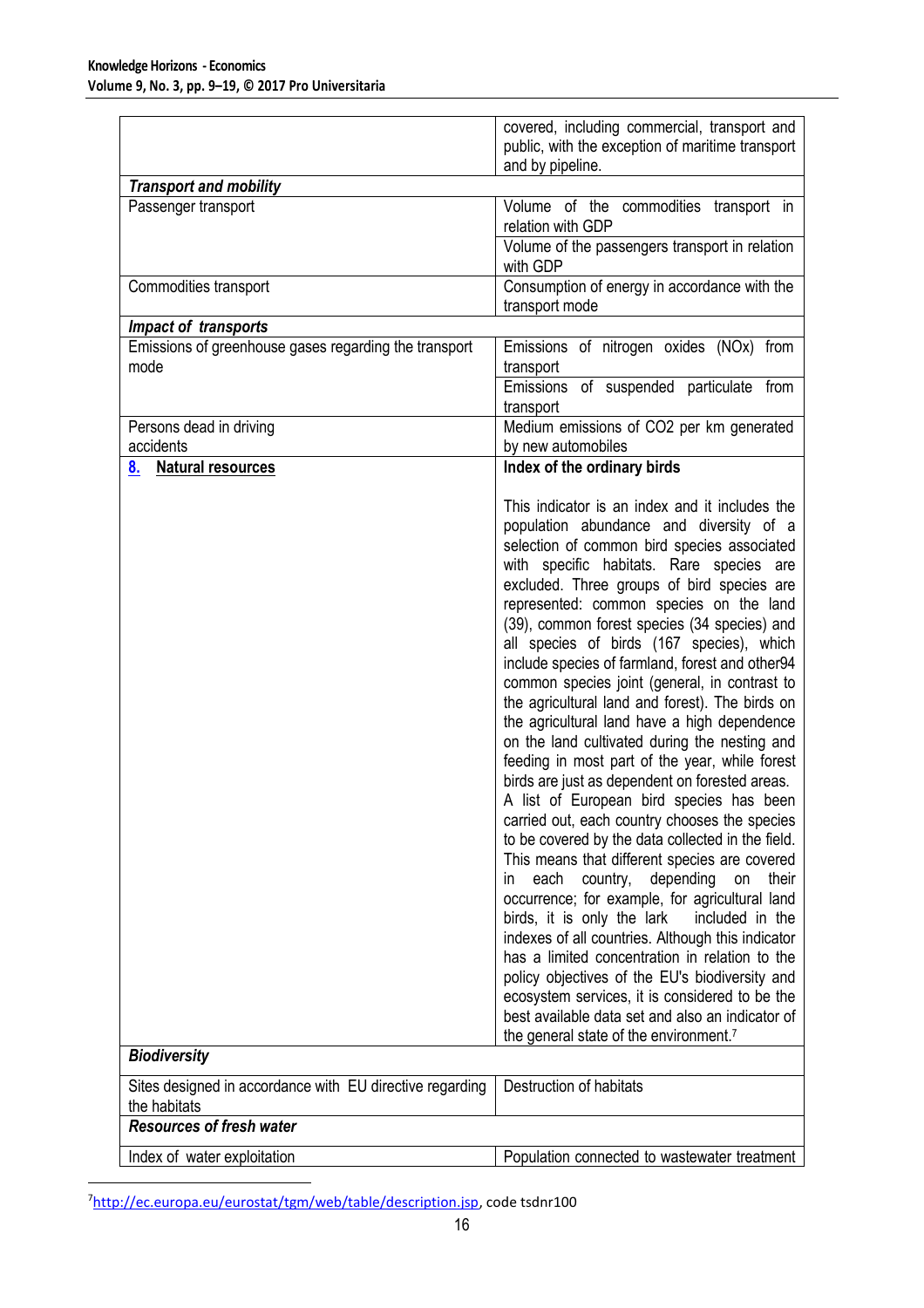|                                                                   | of urban waste water - at least those of                                                 |
|-------------------------------------------------------------------|------------------------------------------------------------------------------------------|
|                                                                   | inferior quality                                                                         |
|                                                                   | Biochemical oxygen consumption in rivers                                                 |
| Sea Ecosystems                                                    |                                                                                          |
|                                                                   | Fishing fleet capacity of energy production                                              |
| Use of ground                                                     |                                                                                          |
| Covering the artificial ground t                                  | Gross balance of nutrients on agricultural<br>lands                                      |
| Planting forests and cutting                                      |                                                                                          |
| Global partnership<br>9.                                          | Development Assistance<br>Official<br>as<br>a<br>percentage of the gross domestic income |
| <b>Globalisation of the trade</b>                                 |                                                                                          |
| EU Imports in the developing countrie according to the<br>incomes | Imports from developing countries by product                                             |
|                                                                   | EU imports from the least developed countries                                            |
|                                                                   | by groups of aggregated                                                                  |
|                                                                   | Measures to support agriculture                                                          |
| <b>Finance for durable development</b>                            |                                                                                          |
| Total EU financing for developing countries, by type of           | Foreign direct investment in developing                                                  |
| funding                                                           | countries for official development assistance,                                           |
|                                                                   | by income groups                                                                         |
|                                                                   | Official development assistance by income                                                |
|                                                                   | groups                                                                                   |
|                                                                   | Official unilateral assistance for development                                           |
|                                                                   | Official bilateral assistance for developing                                             |
|                                                                   | various assistance categories                                                            |
|                                                                   | Population living with less than 1.25 USD per                                            |
|                                                                   | day                                                                                      |
|                                                                   |                                                                                          |
| <b>Global administration of the resources</b>                     |                                                                                          |
| CO2 emissions per capita in the EU and in the                     | Population with a sustainable access to                                                  |
| developing countries                                              | improved water sources                                                                   |
| 10. Good governance                                               |                                                                                          |
| <b>Politics coherence and efficiency</b>                          |                                                                                          |
| New cases of the break of law                                     | <b>Transposition deficit</b>                                                             |
| <b>Participation and openness</b>                                 |                                                                                          |
| Participation rate at the national and EU elections               | Use of E-governance by the natural persons                                               |
| <b>Economic tools</b>                                             |                                                                                          |
| Environment and job taxes actions in the total tax                | Implicit rate of energy tax                                                              |
| revenues from taxes and social contributions                      |                                                                                          |

#### **Ecoeconomy and sustainability**

What has become clear in recent years is that a dynamic economy based solely on price, opportunity cost, optimal Parreto, his accumulation, maximizing utility/profit, comparative advantages and/or using growth in GDP per capita as an indicator of welfare is unsustainable and problematic.

Most studies indicate that these tools have been designed somewhat isolated from eco-natural limits cross-signals (which are very old, for example, Malthus, Jevons, or Mill) and/or the ability of the environment to assimilate soil depletion effects, consumption, emissions, etc. The current main task is likely to reinstate the economy and/or society within the natural limits of sustainability (Commoner, 1980). The principle *more with more* specific to the industrial society must be abandoned in the favour of the more *progress with fewer resources* that should be the grounds for the relation between economy and societyenvironment.

The alternative to traditional growth pattern seems to be a paradigm based on social and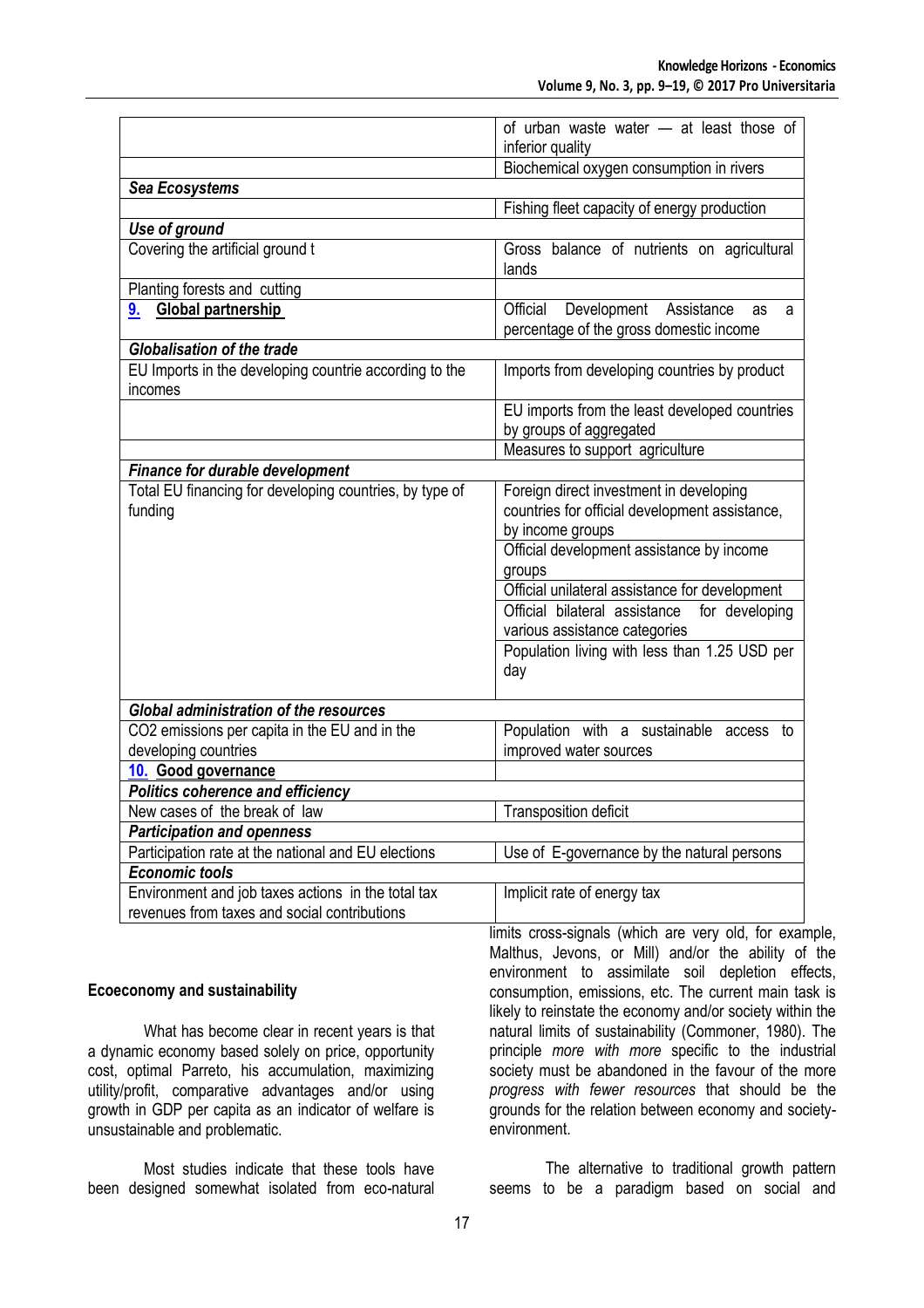environmental targets and not on maximizing usefulness (strong sustainability/quality growth). The main problem is that a current invoked the concept of strong sustainability is normative and ethical rather than analytical and operational (Dietz, Neumayer, 2006). The main *weak* argument is that what determines the ability of future generations to enhance their wellbeing/utility function is the quantity and quality of capital goods that are at their disposal. In other words, a sustainable economy is inseparable from its productive capacities, which should produce *in extenso* wellbeing for future generations and is based on the substitution of different forms of natural and manufactured capital (Pearce, Atkinson, 1998). The main charge of this position is that, in general, the natural capital is undervalued, a very large part of the economy's effects on the environment are irreversible, unknown and uncontrollable (Chichilnisky, 1998).

Relying on an overly optimism due to the fact that technological progress tends to generate *rebound effects* and the market internalizes costs and benefits to socialize; the substitution of manufactured capital for natural non- renewable capital makes the it problematic because it is limited and mostly because the production of manufactured implies capital materials consumption and energy that cannot be substituted (Daly, 1997).

On the contrary, the concept of *strong sustainability* rejects optimism based on continuous, dynamic market price(as the only tool for efficient allocation and distribution) and environmental substitution and insists that sustainability means rather to make available to future generations the same level of non-renewable resources and/or environmental quality; in terms of growth, the concept of strong sustainability is soon focused on aspects pertaining to the development and quality of life than the accumulation, increase consumption, GDP growth etc (Ayres, Bergh, Gowdy (2000). Difficulties, advantages and applications arising from the weak/strong concepts of sustainability are discussed extensively by Goodland (1995), and Rennings and Hohmeyer (1997) and Dietz and Neumayer (2006).

Ecoeconomy transforms the benefits of ecology and bio economics into economic policies which gives sense and rationality in economic activity, both at the level of consumption, as the defining act that supports a market economy, as well as at the level of the allocation, as a way to reduce societal inequalities.

#### **CONCLUSION**

The problems mankind is facing, from those related to the irrational use of natural resources, reaching their limits and generating increasing greenhouse gases, global warming, the intensification of natural disasters, to those generating economic crisis, prolonged recession, unemployment, structural deficits with repercussions on the quality of life, make necessary a rethinking of the economic system on the basis of rational, ethical, ecological. Naturally, ecoeconomy becomes an integrative concept which can manage unitarily environmental, social, economic, or ethical issues.

The allocation issue is obvious, especially for the fact that without effective allocation, production might lie more than the marginal cost, which would mean the waste of resources and energy etc. We believe that the allocation can be integrated into paradigms of development/growth and completely different from the traditional approach. The issue of allocation lies in the size of the scale and intensity of the increase, which takes perverse effects on a finite ecosystem, as the Earth's ecosystem, which cannot support a continuous growth of savings through the introduction of new and new needs.

### **BIBLIOGRAPHY**

- Ayres, Robert and Jeroen vand den Bergh, and John Gowdy (2000), *"Viewpoint: Weak versus Strong Sustainability",*  [http://www.tinbergen.nl/discussionpapers/98103.pd](http://www.tinbergen.nl/discussionpapers/98103.pdf) [f](http://www.tinbergen.nl/discussionpapers/98103.pdf)
- Chichilnisky, G., (1998), "*Sustainable development and North-South trade*", Published in: *Protection of Global Biodiversity* (0198): pp. 101-117, <http://mpra.ub.uni-muenchen.de/8894/>
- Chichilnisky, Graciela (1995), "*The economic value of the Earth's resources*", MPRA Paper No.8491
- Commoner, Barry (1980), *Cercul care se închide*, Politică Printing House
- Daly, Herman E. (1997), "*Georgescu Roegen versus Solow/Stiglitz*", Ecological Economics 22
- Dietz, Simon and Eric Neumayer (2006), "*Weak and Strong Sustainbility in the SEEA: Concepts and Measurement*", Ecological Economics 61 (4), [http://eprints.lse.ac.uk/3058/1/Weak\\_and\\_strong\\_s](http://eprints.lse.ac.uk/3058/1/Weak_and_strong_sustainability_in_the_SEEA_(LSERO).pdf) ustainability in the SEEA (LSERO).pdf
- Goodland, R. (1996). The Concept of Environmental Sustainability. *Annual Review of Ecology and Systematics*, Vol. 26,